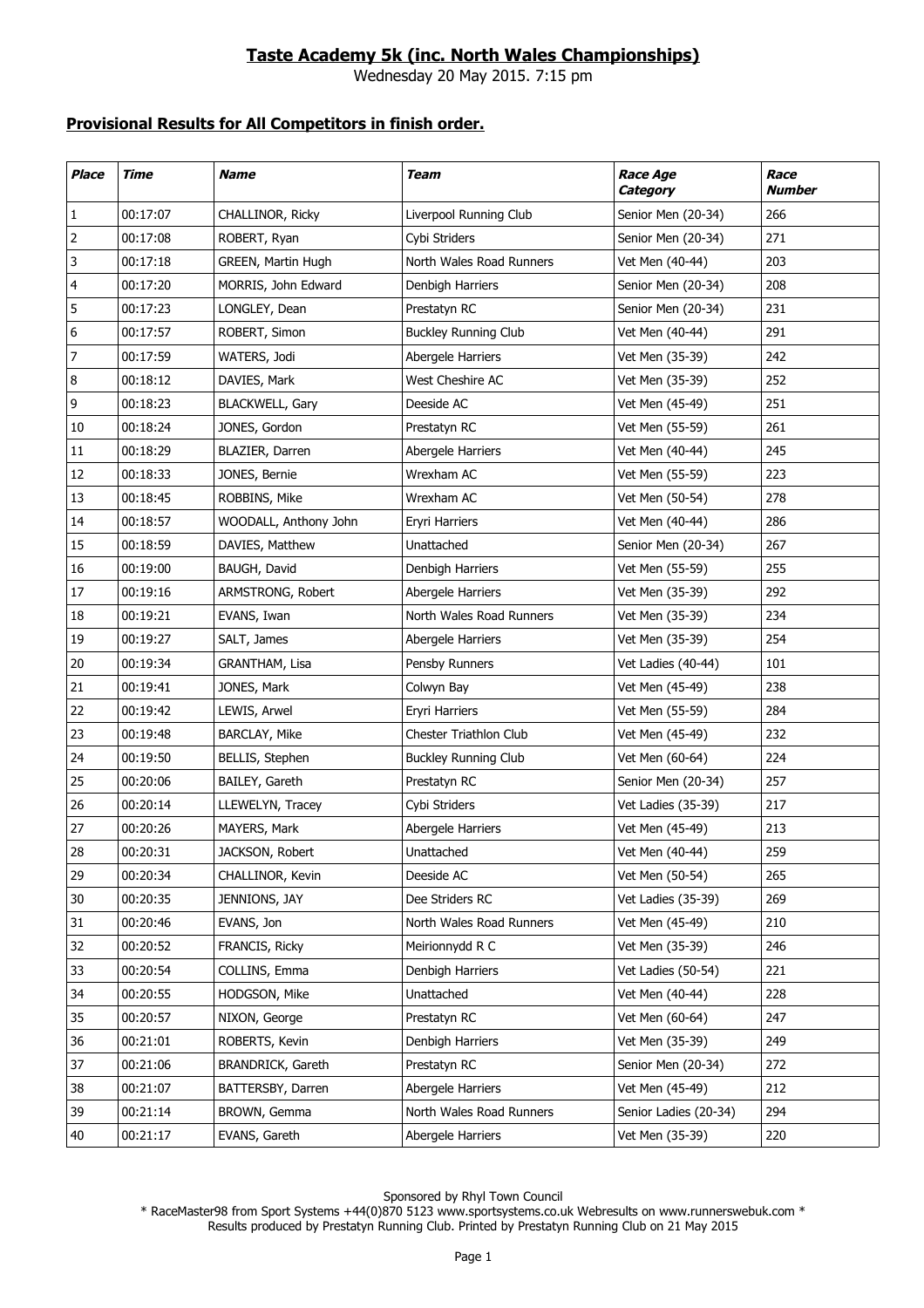## **Taste Academy 5k (inc. North Wales Championships)**

Wednesday 20 May 2015. 7:15 pm

| <b>Place</b> | Time     | <b>Name</b>              | Team                        | <b>Race Age</b><br>Category | Race<br><b>Number</b> |
|--------------|----------|--------------------------|-----------------------------|-----------------------------|-----------------------|
| 41           | 00:21:20 | JONES, Duncan            | Denbigh Harriers            | Vet Men (55-59)             | 260                   |
| 42           | 00:21:22 | HUDSON, Ben              | North Wales Road Runners    | Vet Men (35-39)             | 290                   |
| 43           | 00:21:26 | <b>BRAMWELL, Matthew</b> | Unattached                  | Vet Men (40-44)             | 236                   |
| 44           | 00:21:35 | OWEN-JONES, Amy          | Abergele Harriers           | Senior Ladies (20-34)       | 206                   |
| 45           | 00:21:39 | JONES, Fred              | Denbigh Harriers            | Vet Men (60-64)             | 295                   |
| 46           | 00:21:39 | WHITEHEAD, Victoria      | Denbigh Harriers            | Vet Ladies (40-44)          | 263                   |
| 47           | 00:21:45 | PRICE-JONES, Stephen     | North Wales Road Runners    | Senior Men (20-34)          | 235                   |
| 48           | 00:21:46 | BECK, Sian               | Prestatyn RC                | Vet Ladies (35-39)          | 283                   |
| 49           | 00:21:48 | JAMES, Richard           | Wrexham AC                  | Vet Men (35-39)             | 299                   |
| 50           | 00:21:53 | WALKER, John             | North Wales Road Runners    | Vet Men (45-49)             | 204                   |
| 51           | 00:21:54 | SHERRIFF, Simon          | Unattached                  | Vet Men (50-54)             | 104                   |
| 52           | 00:22:01 | HARRISON, Benjamin       | Prestatyn RC                | Junior Men (17-19)          | 205                   |
| 53           | 00:22:07 | HOOSON, Paul             | Wrecsam Tri                 | Vet Men (50-54)             | 243                   |
| 54           | 00:22:08 | WOOTTON, Dave            | <b>Buckley Running Club</b> | Vet Men (50-54)             | 282                   |
| 55           | 00:22:09 | JONES, John              | Abergele Harriers           | Vet Men (55-59)             | 215                   |
| 56           | 00:22:21 | SMITH, Matthew           | Prestatyn RC                | Senior Men (20-34)          | 273                   |
| 57           | 00:22:34 | WALKER, Phil             | Wrexham AC                  | Vet Men (65-69)             | 225                   |
| 58           | 00:22:35 | BELSHAW, Ceri Anwen      | Denbigh Harriers            | Senior Ladies (20-34)       | 258                   |
| 59           | 00:22:39 | JONES, Shaun             | Denbigh Harriers            | Senior Men (20-34)          | 298                   |
| 60           | 00:22:40 | SNAITH, Roger            | Denbigh Harriers            | Vet Men (45-49)             | 287                   |
| 61           | 00:22:41 | BARRACLOUGH, Peter       | Unattached                  | Vet Men (40-44)             | 262                   |
| 62           | 00:22:45 | BERRETT, Hazel           | <b>Buckley Running Club</b> | Vet Ladies (50-54)          | 281                   |
| 63           | 00:22:47 | JONES, Arwel             | Prestatyn RC                | Vet Men (55-59)             | 248                   |
| 64           | 00:22:49 | HUGHES, Damon            | Unattached                  | Senior Men (20-34)          | 227                   |
| 65           | 00:22:51 | TIEDKE, Brenda           | Prestatyn RC                | Vet Ladies (50-54)          | 277                   |
| 66           | 00:22:54 | GOODSON, Lesley          | North Wales Road Runners    | Vet Ladies (50-54)          | 209                   |
| 67           | 00:23:01 | BIRCH, Chris             | Abergele Harriers           | Vet Ladies (65-69)          | 202                   |
| 68           | 00:23:03 | JONES, Richard           | Unattached                  | Vet Men (45-49)             | 230                   |
| 69           | 00:23:04 | GARDNER, David           | North Wales Road Runners    | Super Vet Men (75-79)       | 207                   |
| 70           | 00:23:05 | BAUGH, Katy              | Denbigh Harriers            | Senior Ladies (20-34)       | 256                   |
| 71           | 00:23:07 | OLLIER, Melvyn           | Wrexham AC                  | Vet Men (65-69)             | 296                   |
| 72           | 00:23:10 | HILL, Tony               | Cybi Striders               | Vet Men (65-69)             | 250                   |
| 73           | 00:23:28 | FERGUSON, Sarah          | North Wales Road Runners    | Vet Ladies (35-39)          | 289                   |
| 74           | 00:23:51 | HARBORNE, Ophelia        | Denbigh Harriers            | Senior Ladies (20-34)       | 274                   |
| 75           | 00:23:58 | MEILYR, Emrys            | Unattached                  | Senior Men (20-34)          | 253                   |
| 76           | 00:24:03 | JOHNSON, Haydn           | Prestatyn RC                | Vet Men (40-44)             | 222                   |
| 77           | 00:24:15 | GRIFFITH, Hannah         | North Wales Road Runners    | Vet Ladies (40-44)          | 100                   |
| 78           | 00:24:17 | RODGERS, Sue             | Prestatyn RC                | Vet Ladies (55-59)          | 229                   |
| 79           | 00:24:48 | DOCKING, Margaret        | Wrexham AC                  | Vet Ladies (60-64)          | 276                   |
| 80           | 00:25:07 | HUGHES, Mark             | Unattached                  | Senior Men (20-34)          | 226                   |
| 81           | 00:25:16 | JONES, Martin            | Denbigh Harriers            | Vet Men (40-44)             | 240                   |
| 82           | 00:25:32 | FROST, Robin             | Wrexham AC                  | Vet Men (70-74)             | 244                   |
| 83           | 00:25:44 | SADIL, Karl              | Menai Track and Field       | Vet Men (35-39)             | 237                   |

Sponsored by Rhyl Town Council

\* RaceMaster98 from Sport Systems +44(0)870 5123 www.sportsystems.co.uk Webresults on www.runnerswebuk.com \* Results produced by Prestatyn Running Club. Printed by Prestatyn Running Club on 21 May 2015